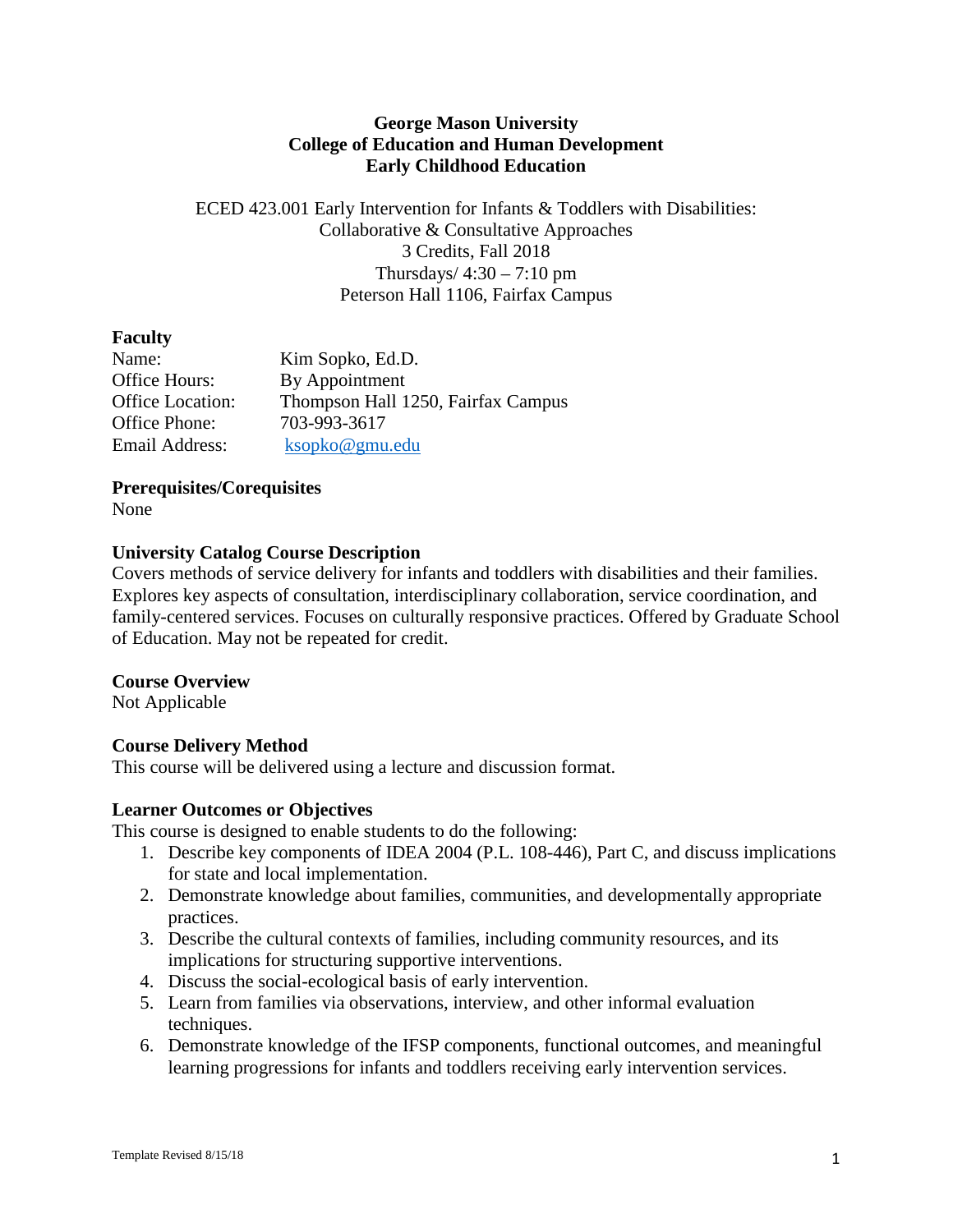- 7. Demonstrate knowledge and understanding of the home visit structure and process to provide early intervention services to infants and toddlers with identified developmental needs.
- 8. Describe integration of children having disabilities with peers who are typically developing.
- 9. Explain skills needed for consultation with families, therapists, and other early childhood educators.
- 10. Describe effective service coordination, interagency coordination, and transition from Part C services.
- 11. Identify key concepts in infant mental health and the role of early intervention in supporting infant mental health.
- 12. Analyze key issues and controversies confronting early intervention today.

## **Professional Standards (Council of Exceptional Children and National Association for the Education of Young Children)**

Upon completion of this course, students will have met the following professional standards:

*CEC 4.2 Beginning special education professionals use knowledge of measurement principles and practices to interpret assessment results and guide educational decisions for individuals with exceptionalities.*

*CEC 6.3 Beginning special education professionals understand that diversity is a part of families, cultures, and schools, and that complex human issues can interact with the delivery of special education services.* 

## **Required Texts**

- American Psychological Association. (2010). *Publication manual of the American Psychological Association* (6th ed.). Washington, DC: Author.
- Pletcher, L. C., & Younggren, N. O. (2013). *The early intervention workbook: Essential practices for quality services.* Baltimore, MD: Brookes. ISBN: 978-1-59857-224-7
- Center for Social Emotional Foundations on Early Learning [CSEFEL] (n. d.). *Research synthesis: Infant mental health and early care and education providers.* Retrieved from [http://csefel.vanderbilt.edu/documents/rs\\_infant\\_mental\\_health.pdf](http://csefel.vanderbilt.edu/documents/rs_infant_mental_health.pdf)
- Division for Early Childhood. (2014). DEC recommended practices in early intervention/early childhood special education 2014. Retrieved from [http://www.dec](http://www.dec-sped.org/recommendedpractices)[sped.org/recommendedpractices](http://www.dec-sped.org/recommendedpractices)

#### **Recommended Texts**

- Crawford, M. J., & Weber B. (2013). *Early intervention every day!* Baltimore, MD: Brookes. ISBN: 9781598572766
- Johnson, J. A., Rahn, N. L., & Bricker, D. (2015). *An activity-based approach to early intervention, fourth edition*. Baltimore, MD: Brookes. ISBN: 9781598578010
- McWilliam, R. A. (2010). *Routines-based early intervention*. Baltimore, MD: Brookes. ISBN: 9781598570625.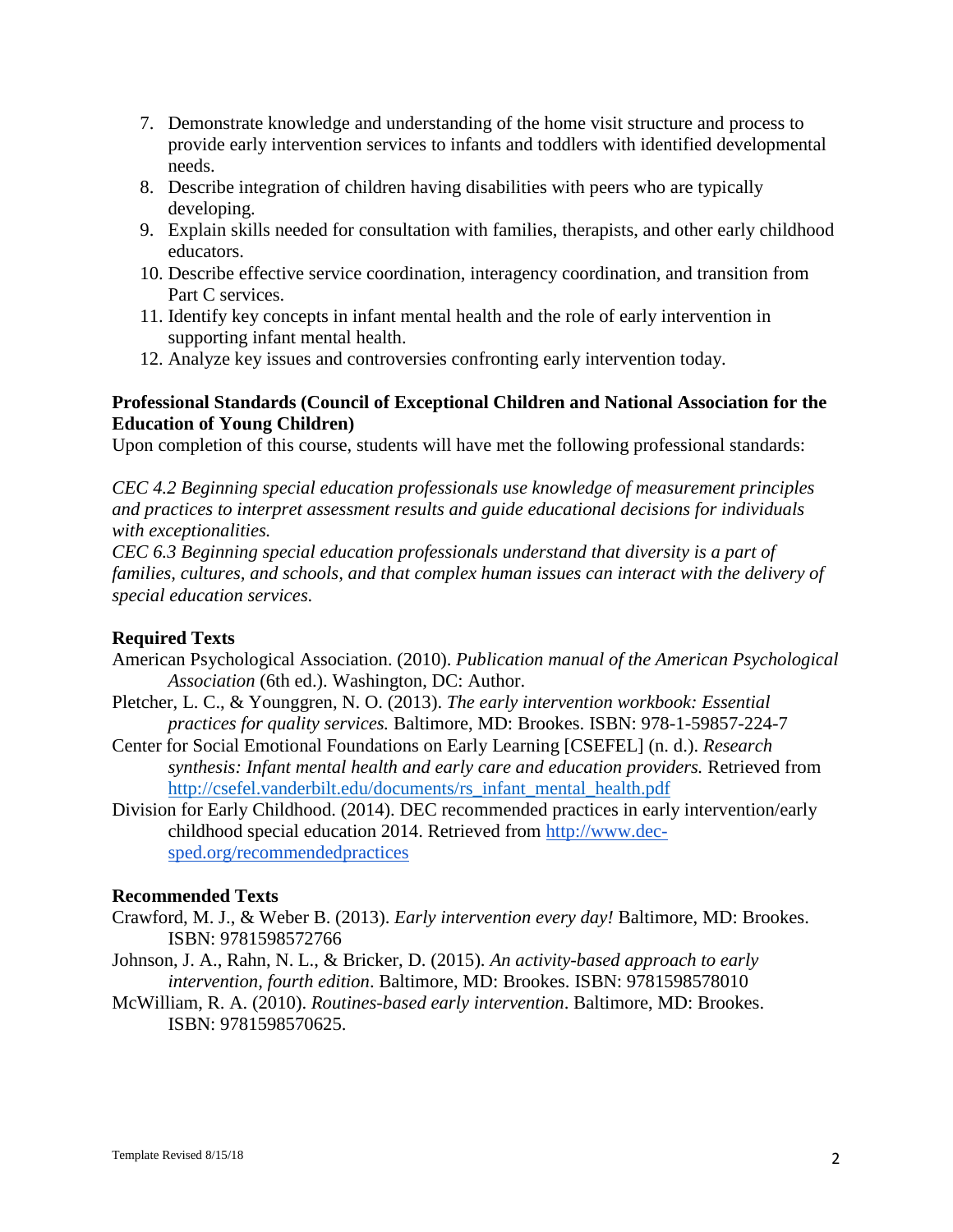## **Online Resources**

- Centers for Disease Control and Prevention's (CDC) *Learn the Signs: Act Early*: <http://www.cdc.gov/ncbddd/actearly/index.html>
- Division of Early Childhood (DEC):<http://www.dec-sped.org/>
- DEC Recommended Practices<http://www.dec-sped.org/dec-recommended-practices>
- ECTA Center DEC Recommended Practices Resources<http://ectacenter.org/decrp/>
- Early Childhood Technical Assistance Center (ECTA):<http://ectacenter.org/>
- Center for Parent Information and Resources:<http://www.parentcenterhub.org/>
- Individuals with Disabilities Education Act (IDEA, 2004), Part C at https://sites.ed.gov/idea/statuteregulations/ or [http://www.copyright.gov/legislation/pl108-](http://www.copyright.gov/legislation/pl108-446.pdf) [446.pdf](http://www.copyright.gov/legislation/pl108-446.pdf)
- Virginia Individualized Family Service Plan (IFSP): <http://www.infantva.org/pr-IFSP.htm>
- Zero to Three (ZTT): [http://zerotothree.org](http://zerotothree.org/)

#### **Course Performance Evaluation**

Students are expected to submit all assignments on time in the manner outlined by the instructor (e.g., Blackboard, Tk20, hard copy).

| <b>Assignments</b>                                                                         | <b>Due Dates</b> | <b>Points</b>  |
|--------------------------------------------------------------------------------------------|------------------|----------------|
| Attendance & Participation                                                                 | Ongoing          | 15             |
| Virginia Early Intervention Certificate Courses – Initial<br><b>Certification Module 1</b> | September 6      | $\overline{4}$ |
| Virginia Early Intervention Certificate Courses – Initial<br>Certification Module 2        | September 13     | 4              |
| Virginia Early Intervention Certificate Courses - Initial                                  |                  |                |
| Certification                                                                              |                  |                |
| Modules 3-5                                                                                | September 20     | 12             |
| <b>Infant Development Resource</b>                                                         | October 4        | 15             |
| <b>Home Visit Reflection</b>                                                               | October 25       | 20             |
| Individualized Family Service Plan (IFSP) Development                                      |                  |                |
| Part 1: IFSP                                                                               | Nov $15$         | 10             |
| Part 2: Intervention Plan                                                                  | Dec 6            | 20             |
| Final upload to Tk20                                                                       | Dec 13           |                |
| <b>TOTAL</b>                                                                               |                  | <b>100</b>     |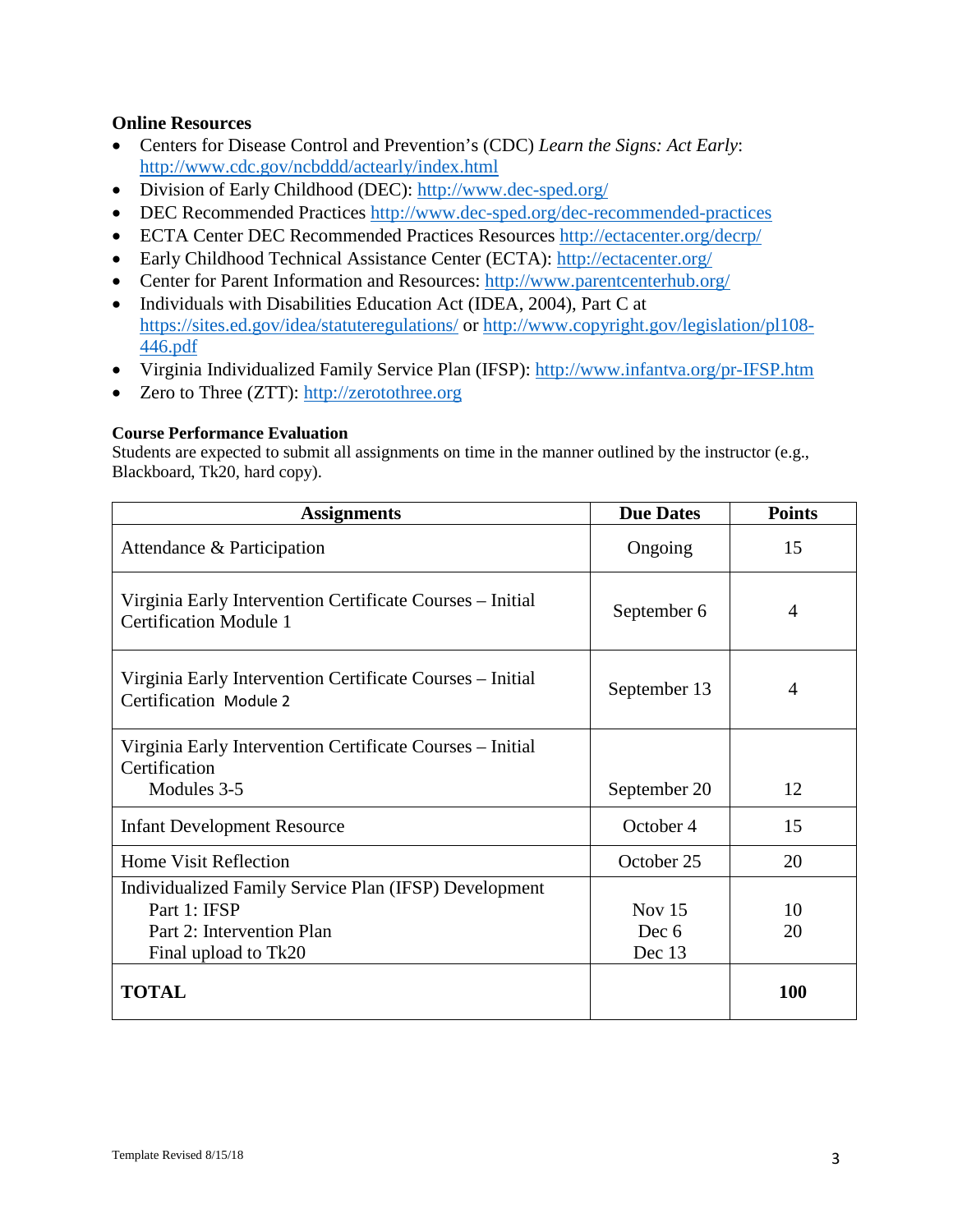## • **Assignments and/or Examinations**

## **Virginia Early Intervention Certificate Courses – Initial Certification** (20 points) on <http://veipd.org/elearn/course/index.php?categoryid=14>

The [Virginia Early Intervention Professional Development Center](http://www.veipd.org/main/) offers an initial early intervention certification through five modules that are aligned with the Infant and Toddler Core Competencies for the Commonwealth. For this course, students are required to complete and pass the Initial Certification program, including Module 1 - Overview: Mission and Key Principles of Early Intervention, Module 2 – The Early Intervention Process, Module 3 – Effective Practices for Implementing Early Intervention, Module 4 – Responsibilities of Early Intervention Practitioners, and Module 5 – Child Development. Students must submit a certificate of completion for each module to earn points for this assignment. Students will need these certificates during internship. It is the student's responsibility to keep all certificates of completion to submit with the infant-toddler internship documentation.

## **Infant Development Resource (**15 points**)**

The purpose of this assignment is to ensure all students have basic knowledge and understanding of early development. This information will be used to guide IFSP development and to create developmentally appropriate intervention strategies. Students will summarize typical development in **one** developmental domain (cognitive, language, gross motor, fine motor, socialemotional) for birth to three year olds. Students will prepare a resource that describes typical characteristics and skills in the one domain (cognitive, language, gross motor, fine motor, socialemotional) in the following developmental ranges:

- Birth to 6 months
- 7 to 12 months
- 13 to 18 months
- 19 to 24 months
- 25 to 36 months

Students may use the template provided on Blackboard to organize their resource. Students are encouraged to use recommended readings and online resources to support this work, remembering that they must list all supporting references in APA format in the Resource.

#### **Home Visit Reflection** (20 points)

The purpose of this assignment is to provide students with an opportunity to (a) conduct a home visit with a child having special needs and (b) apply the cultural reciprocity process to reflect on the experience.

Students will conduct at least one 1-hour home visit with a parent of a child, birth to age three with special needs. The purpose of the visit is to learn about the child; to learn about the family's experience, goals, hopes, and dreams for their child; and to use collected information to develop a culturally responsive intervention plan for a subsequent home visit. Students will aim to visit a family whose cultural, ethnic, or racial background is different in some way(s) from their own and meet with parents (or caregiving adults). If parents prefer not to meet at home, students might suggest another setting that is comfortable, so long as it is not at the child's school. Students may conduct home visit in pairs, if the family agrees.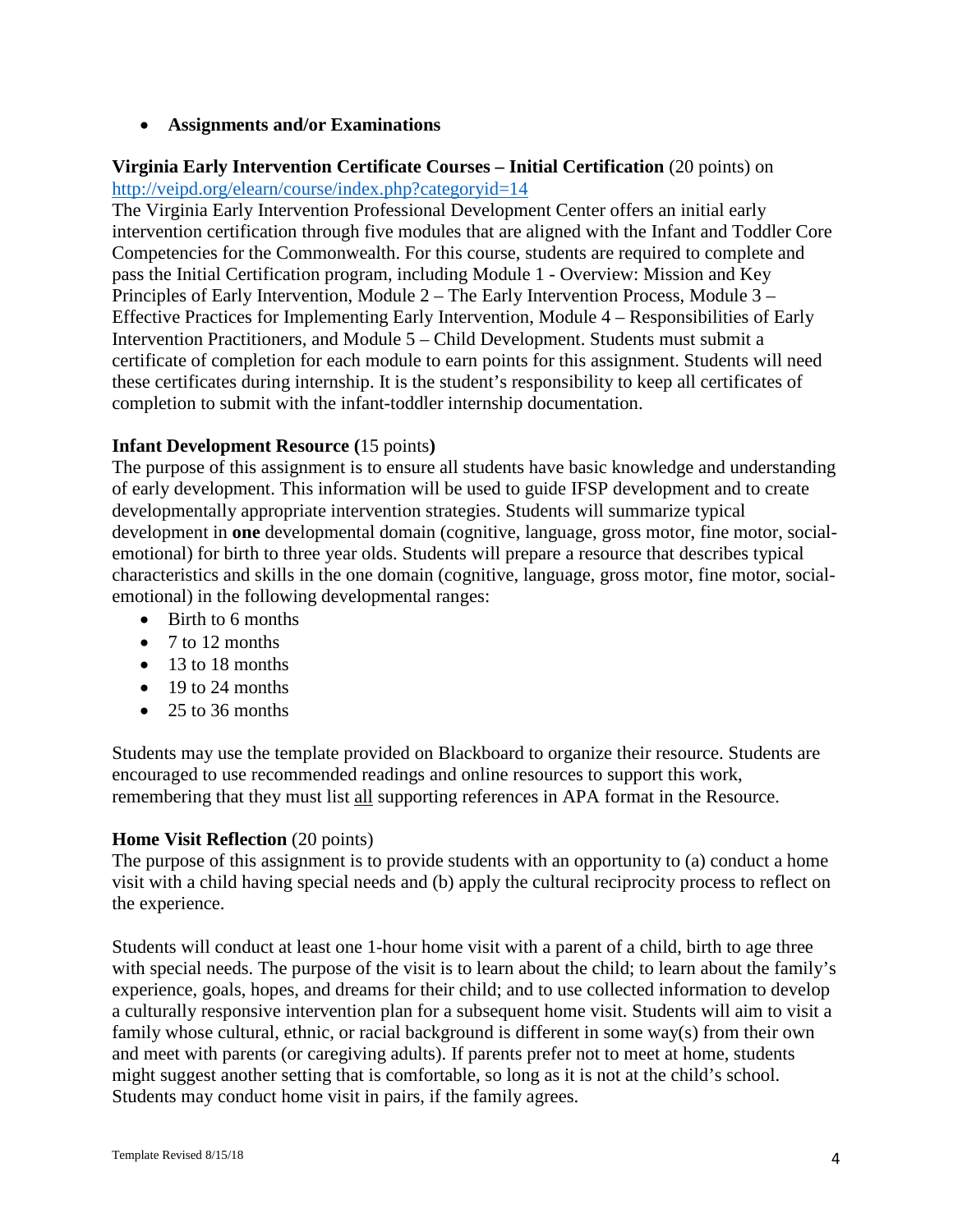Students will keep in mind the four steps of the cultural reciprocity process as they learn about the child and family on the home visit:

| <b>Cultural Reciprocity Process</b>                                        |                                                                                                                                                                              |  |
|----------------------------------------------------------------------------|------------------------------------------------------------------------------------------------------------------------------------------------------------------------------|--|
| Learn about child and<br>family through<br>observation and<br>conversation | What are the family's values, beliefs, and assumptions about the<br>child, child development, and disability?                                                                |  |
| Reflect on your own<br>thoughts and reactions                              | Reflect on your own values, beliefs, and assumptions. Explore<br>how they are similar or different from that of the family.                                                  |  |
| Develop a culturally<br>responsive plan                                    | Through discussion and collaboration, determine the most<br>effective way of adapting professional interpretations or<br>recommendations to the value system of this family. |  |
| Explain your perspective /<br>plan to the family                           | Acknowledge and give explicit respect to any cultural differences<br>identified, and fully explain the cultural basis of the professional<br>explanation.                    |  |

Students should gather the following information during the home visit and summarize it in a 6 to 8-page, double-spaced paper that includes the following:

#### Context, Participants, and Interactions

Describe the setting. Who was present? Describe the relationship of each individual to the child and/or family.

## Family Values, Beliefs, and Assumptions

Family's cultural background and significant events. How does the family describe their cultural background (e.g., religion, race, ethnicity)? What are some significant events in the life of the child or the family members?

## Child Daily's Routine

What is the child's typical daily routine? What are some activities that the child and family enjoy? What are some activities with which the child/family has difficulty? What materials and toys are available and accessible to the child? What other individuals does the child interact with and where?

Family's Views on the Child, Early Development, and Disability

What are the family's goals, hopes, and dreams for their child? How does the family explain the child's special needs, delays, or disability? How does the family explain the current services the child receives? Has the family's cultural affiliations influenced their access to services?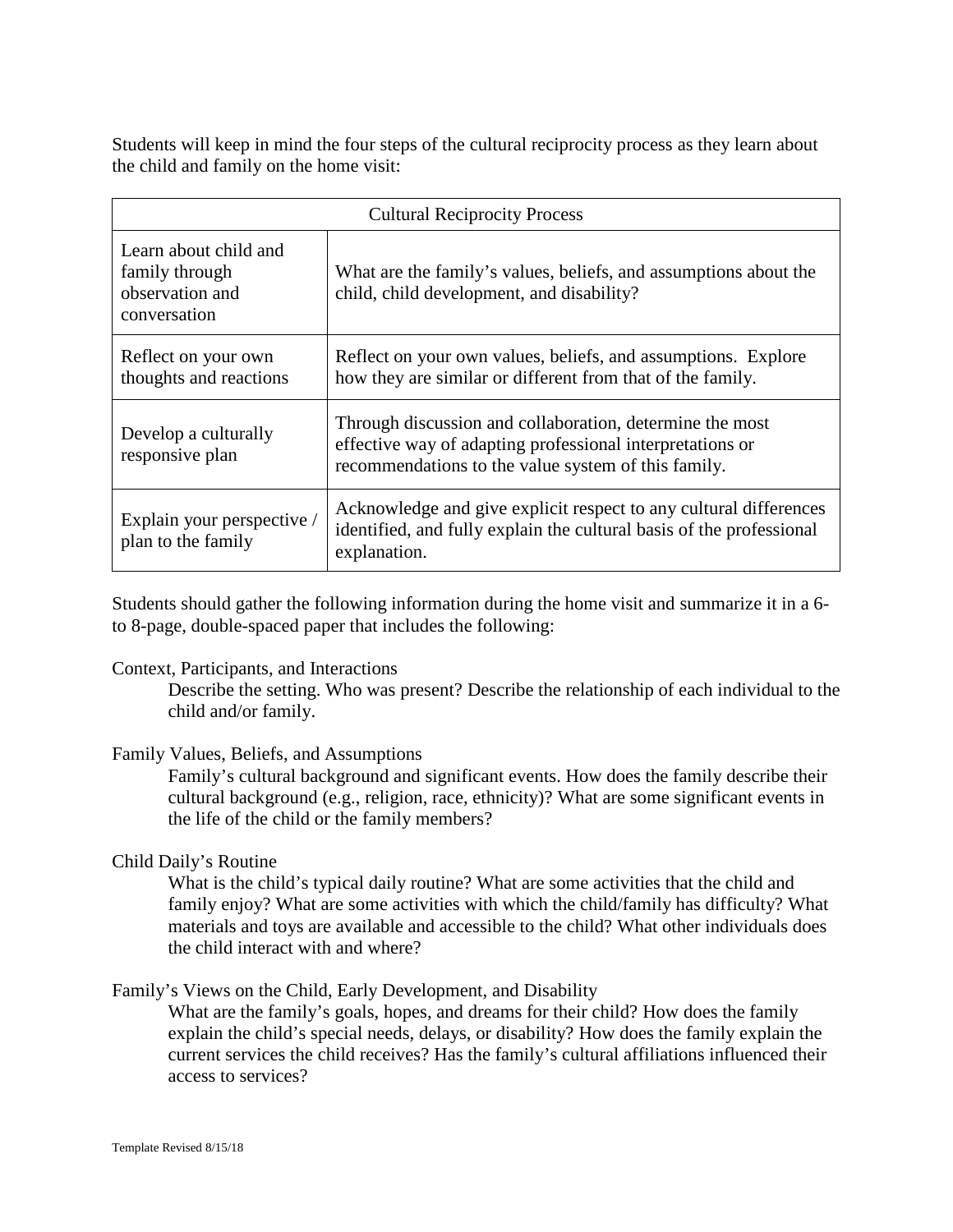Student Values, Beliefs, and Assumptions

Describe your cultural background. Describe significant events in your life that influence your perspective. Describe your impression of the child's role in the family. What are your expectations for this child and how are they shaped by your knowledge of early development and early intervention?

Reactions

What were your initial assumptions about the family, the child, and the child's special needs? What were your initial reactions to the family, the child, and the child's special needs? How did you reconcile differing assumptions and reactions? What are some dilemmas you faced in listening to the family story? What information from this home visit will you use to develop a culturally responsive intervention plan and why?

## **Individualized Family Service Plan (IFSP) Development (**30 points**)**

This is a two-part assignment. The purpose of this assignment is to develop an IFSP for a young child eligible for early intervention services and his/her family. Students will be given a case study to develop the IFSP. In addition, students will submit an intervention plan to implement one IFSP goal.

## • **Other Requirements**

## **Attendance and Participation (15 points)**

Because active participation and engagement are imperative for optimal learning, preparation for and participation in in-class activities will be evaluated based on the following criteria:

- Students attend class, arrive on time, and stay for the entire class period.
- Students complete readings and prepare for class activities prior to class as is evidenced by their ability to discuss and write about the concepts presented and examined in the texts as well as participate fully in related activities.
- Students are actively involved in in-class and online learning experiences as is evidenced by (a) participating in all activities, (b) engaging in small- and large-group discussions, (c) completing written work related to the activities, and (d) supporting the participation and learning of classmates.
- Students show evidence of critical reflective thinking through in-class and online discussions, activities, and written reflections.
- Professional dispositions are to be displayed at all times while interacting with the instructor and other students. **Cell phones are not to be used during class. Laptops are to be used for instructional purposes only.**

## **Written Assignments**

All formal written assignments will be evaluated for content and presentation. The American Psychological Association, Sixth Edition (APA) style will be followed for all written work. All written work unless otherwise noted must be completed on a word processor and should be proofread carefully. (Use spell check!) If students are not confident of their own ability to catch errors, they should have another person proofread their work. When in doubt, they should check the APA manual. Portions of the APA manual appear at the Style Manuals link on the Mason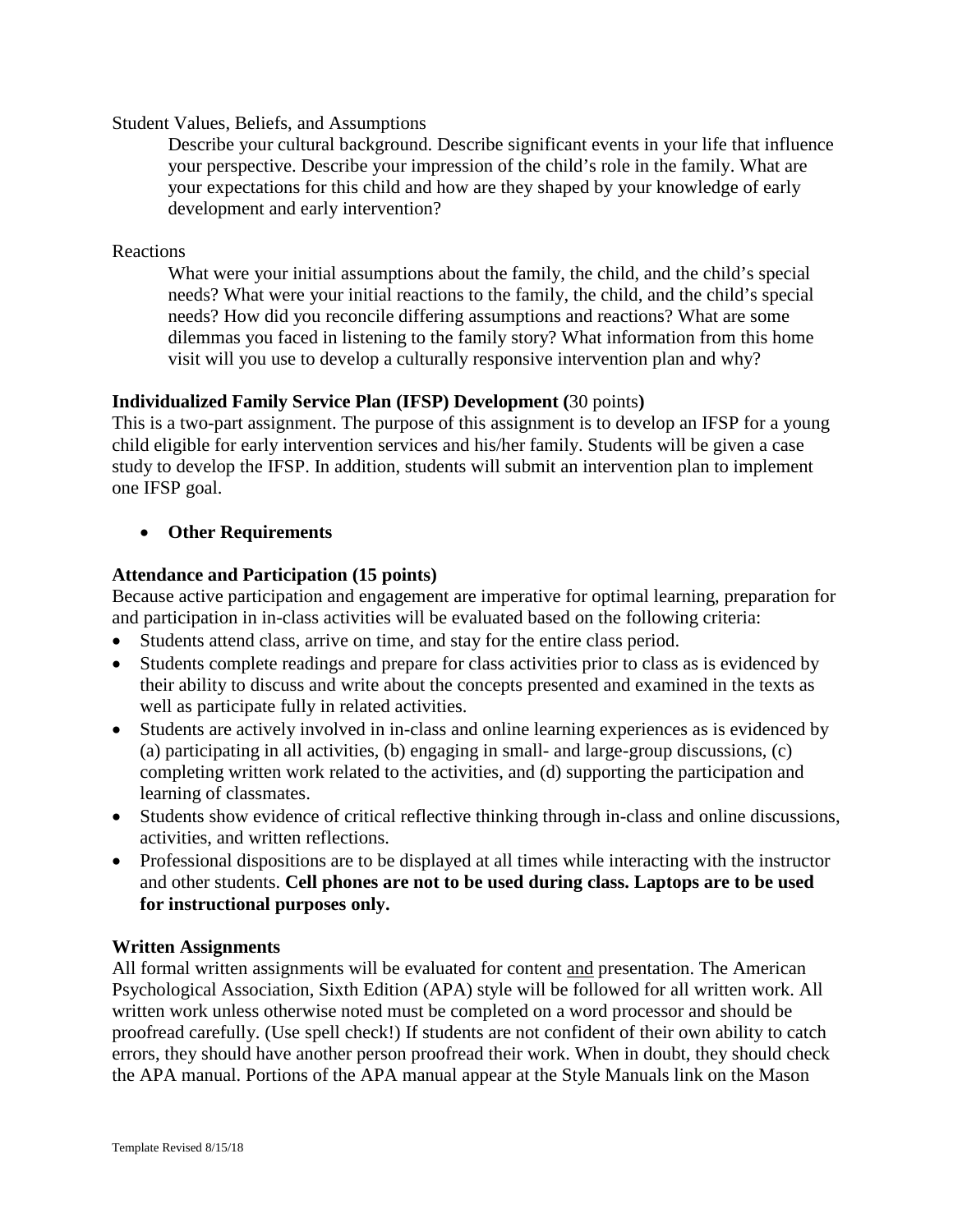library website at [http://infoguides.gmu.edu/content.php?pid=39979.](http://infoguides.gmu.edu/content.php?pid=39979) Students may consult the Writing Center for additional writing support.

Students will do the following:

- 1. Present ideas in a clear, concise, and organized manner. (Avoid wordiness and redundancy.)
- 2. Develop points coherently, definitively, and thoroughly.
- 3. Refer to appropriate authorities, studies, and examples to document where appropriate. (Avoid meaningless generalizations, unwarranted assumptions, and unsupported opinions.)
- 4. Use correct capitalization, punctuation, spelling, and grammar.
- 5. Type the paper with double spacing, indented paragraphs, 1-inch margins all around, and 12-point Times New Roman font.

# • **Grading**

 $A = 95 - 100$   $A = 90 - 94$   $B = 87 - 89$   $B = 80 - 86$   $C = 70 - 79$   $D = 60 - 69$  $F = < 60$ 

Incomplete (IN): This grade may be given to students who are passing a course but who may be unable to complete scheduled coursework for a cause beyond reasonable control.

All CEHD undergraduate and graduate students are held to the university grading policies as described in the Academic Policies section of the current catalog, which can be accessed at [http://catalog.gmu.edu.](http://catalog.gmu.edu/) Those students enrolled in a CEHD Licensure Graduate Certificate program, however, must earn a B- or better in all licensure coursework. A degree-seeking graduate student will be dismissed after accumulating grades of F in two courses or 9 credits of unsatisfactory grades (C or F) in graduate courses. A 3.0 grade point average is required for completion of the graduate degree.

# **Professional Dispositions**

Students are expected to exhibit professional behaviors and dispositions at all times. See [https://cehd.gmu.edu/students/policies-procedures/.](https://cehd.gmu.edu/students/policies-procedures/)

| <b>Class</b> | <b>Topics</b>                                                                                               | <b>Readings</b>                                       | <b>Assignments Due</b>                                                                                                              |
|--------------|-------------------------------------------------------------------------------------------------------------|-------------------------------------------------------|-------------------------------------------------------------------------------------------------------------------------------------|
| 8/30         | Introductions<br>Course overview $-$<br>syllabus and assignments<br><b>History of Early</b><br>Intervention | Pletcher & Younggren:<br>Foreward, Introduction, Ch 1 |                                                                                                                                     |
| 9/6          | Legislation – IDEA<br>Key components of Part C                                                              | Pletcher & Younggren: Ch 2<br>Practice Manual Ch 1, 2 | Virginia Early Intervention<br>Certificate Courses -<br>Module 1 - Overview: Mission<br>and Key Principles of Early<br>Intervention |

## **Class Schedule**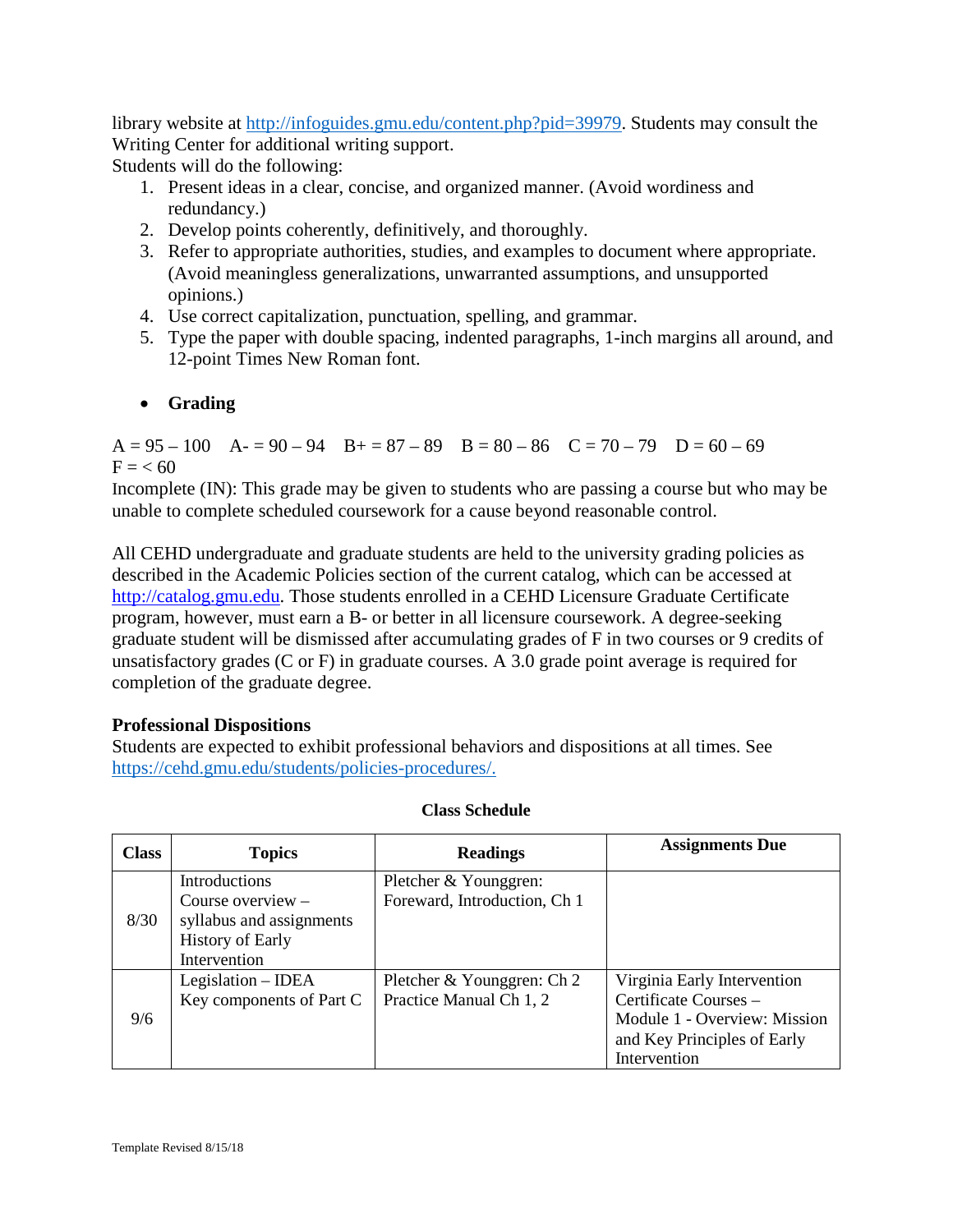| <b>Class</b> | <b>Topics</b>                                                                                                                          | <b>Readings</b>                                                                                                 | <b>Assignments Due</b>                                                                                                                                                                                                                               |
|--------------|----------------------------------------------------------------------------------------------------------------------------------------|-----------------------------------------------------------------------------------------------------------------|------------------------------------------------------------------------------------------------------------------------------------------------------------------------------------------------------------------------------------------------------|
| 9/13         | Early Intervention<br>Policies, Principles,<br>Components, and Process                                                                 | Pletcher & Younggren: Ch 3                                                                                      | Virginia Early Intervention<br>Certificate Courses -<br>Module $2$ – The Early<br><b>Intervention Process</b>                                                                                                                                        |
| 9/20         | Families & Cultures<br>• Family Systems<br>theory<br>• Cultural Reciprocity<br>Process<br>Family & Community<br>$\bullet$<br>Resources | Pletcher & Younggren: Ch 2                                                                                      | Virginia Early Intervention<br>Certificate Courses -<br>Module 3 – Effective Practices<br>for Implementing Early<br>Intervention,<br>Module $4 -$ Responsibilities of<br>Early Intervention<br>Practitioners, and<br>Module 5 - Child<br>Development |
| 9/27         | Early Intervention Process:<br>Referral, Intake,<br>Assessment and<br>Evaluation                                                       | Pletcher & Younggren: Chs. 4,<br>5 and pages 151-161<br><b>ITC Practice Manual Chapters</b><br>3 & 4            |                                                                                                                                                                                                                                                      |
| 10/4         | Early Intervention Process:<br>Eligibility and IFSP<br>Development                                                                     | Pletcher & Younggren: Ch 6<br>ITC Practice Manual Chs 5,6,7                                                     | <b>Infant Development Resource</b>                                                                                                                                                                                                                   |
| 10/11        | Service Delivery: Home<br>Visits & Natural Learning<br>Environments                                                                    | Pletcher & Younggren: Ch 7<br><b>ITC Practice Manual Ch 8</b>                                                   |                                                                                                                                                                                                                                                      |
| 10/18        | Service Delivery:<br>Consultation &<br><b>Collaboration Among</b><br><b>Service Providers</b>                                          | Pletcher & Younggren Ch. 7<br><b>NAEYC</b> Developmentally<br><b>Appropriate Practice Position</b><br>Statement |                                                                                                                                                                                                                                                      |
| 10/25        | Collaboration in Action:<br>Home Visits and IFSP<br>Development                                                                        |                                                                                                                 | <b>Home Visit Reflection</b>                                                                                                                                                                                                                         |
| 11/1         | <b>Inclusive Practices</b><br>DEC Recommended<br>Practices                                                                             | Check Blackboard for readings                                                                                   |                                                                                                                                                                                                                                                      |
| 11/8         | Service Coordination; and<br>Crises and the Home Visit                                                                                 | Pletcher & Younggren Ch 7                                                                                       |                                                                                                                                                                                                                                                      |
| 11/15        | <b>Transitions</b>                                                                                                                     | Pletcher & Younggren Ch 8                                                                                       | <b>IFSP Part 1</b>                                                                                                                                                                                                                                   |
| 11/22        | No Class                                                                                                                               | Thanksgiving Holiday                                                                                            |                                                                                                                                                                                                                                                      |
| 11/29        | Key Issues in Early<br>Intervention: Infant<br>Mental Health, Siblings,<br>Child Abuse & Neglect,<br>Homelessness                      | Check Blackboard for<br>Readings                                                                                |                                                                                                                                                                                                                                                      |